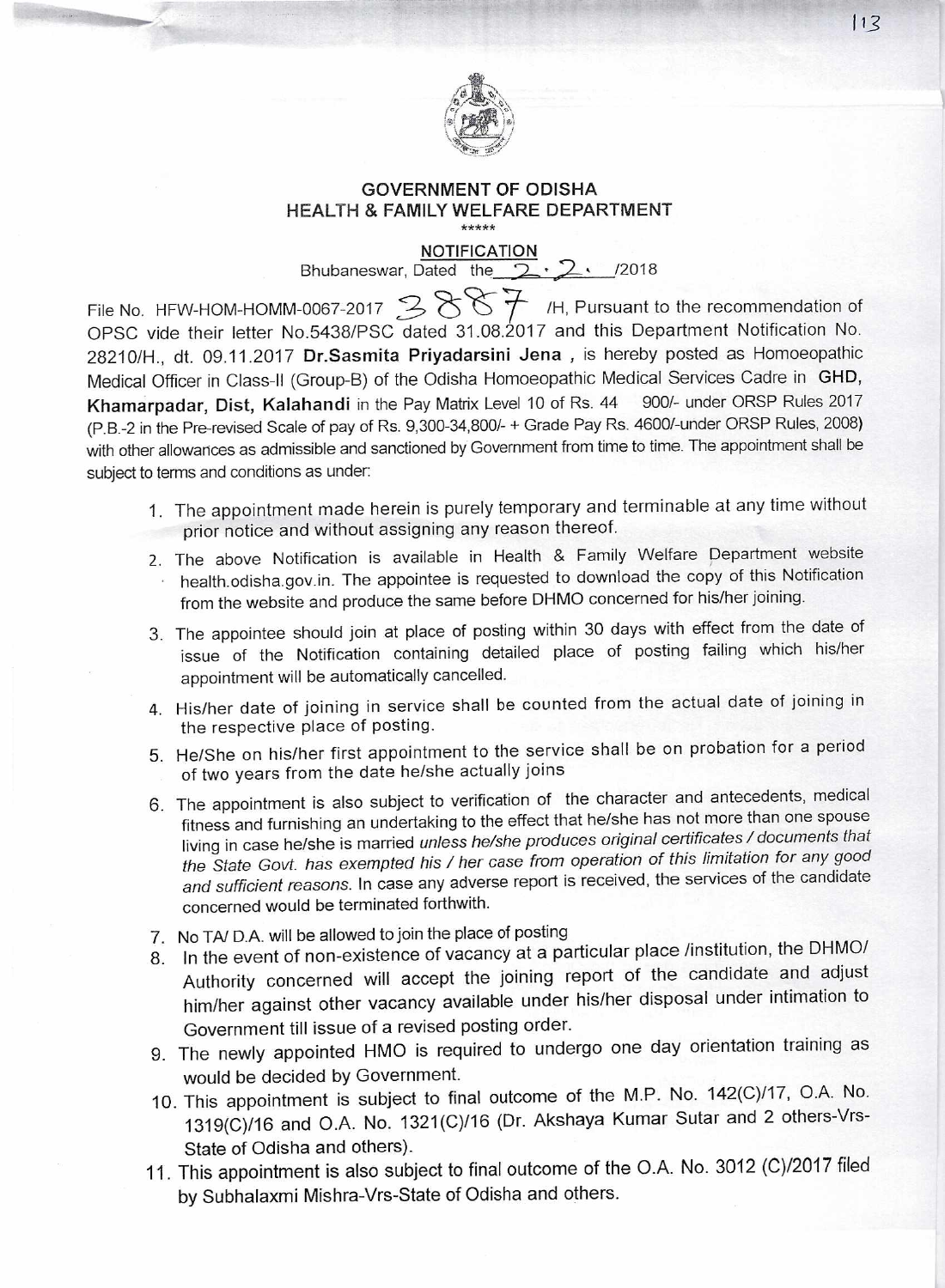- 12. This appointment is also subject to final outcome of the O.A. No. 3183 (C)/2017 filed by Rajat Kumar Mallick-Vrs-State of Odisha and others.
- 13. This appointment is also subject to final outcome of the O.A. No. 3096 (C)/2017 filed by Swarnaprava Pradhan-Vrs-State of Odisha and others and if the applicant will succeed, the last candidate i.e. Sri Premananda Behera (SI.166) of the select list shall make way for the applicant for appointment.
- 14. This appointment is also subject to final outcome of the O.A.No. 2017/2017 filed by Dr. Sunita Tripathy-Vrs-State of Odisha and others
- 15. The HMO who is continuing the PG study or any higher study , in case he/she is selected for his/her regular appointment on the recommendation of the OPSC may be allowed to join at the place of posting and relived by concerned DHMO on the next day in order to enable him/her to continue the PG study or any higher study in the respective medical colleges on submission of an undertaking to join and serve under the State Government at the place of posting on completion of his/her PG study / higher study.

By order of the Governor

Addl. Secretary to Government

Memo No.  $3686$ , H., dated the  $2.2.8$ 

Copy forwarded to the Director AYUSH, Odisha, Bhubaneswar for information and necessary action. He is requested to furnish report on joining /non joining of the candidate within the stipulated time to this Department positively within 07 days from the last date of joining.

The Medical Examination of the HMO who joined may be conducted by the respective medical board within two months from the date of his/her joining and the result thereof may be furnished to this Department i.e within 7 days of the conductance of medical board positively.

evenation

Under Secretary to Government

Memo No.  $3889$  / H., dated the  $2.2$   $8$ 

Copy forwarded to the District Homoeopathic Medical Officer, Bhawanipatna Circle, Kalahandi for information and necessary action. He/she is requested to:-

- Verify the original Academic certificates/Medical registration Certificate and j. other testimonials of the candidate who is selected provisionally for appointment prior to acceptance of his/her joining.
- ii. Furnish the list of candidate joined/not joined by the stipulated time to this Department as well as to the Director AYUSH, Odisha within 07(seven) days Cumell of his/her joining.

Under Secretary to Government